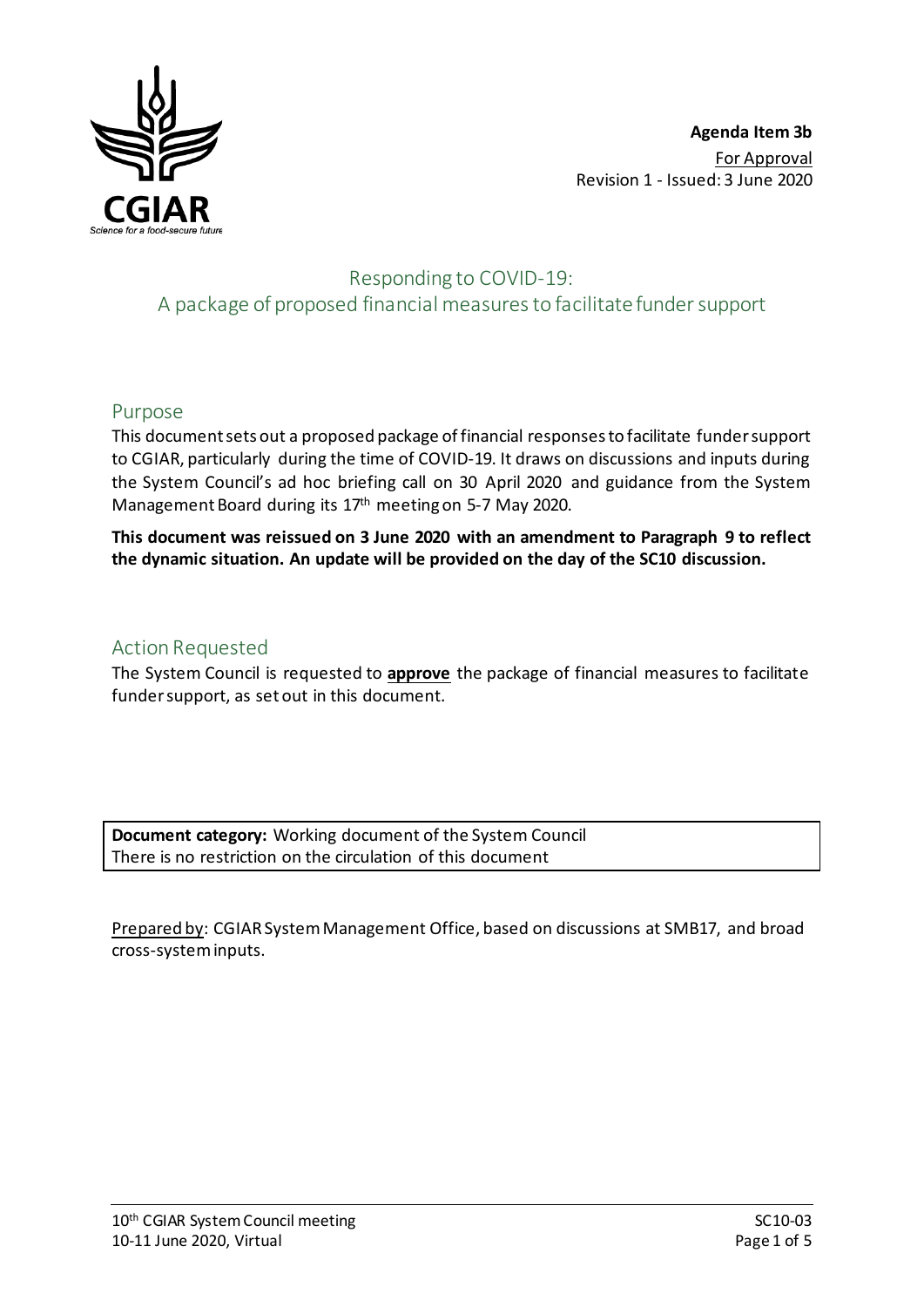# Background

- 1. Following the onset of COVID-19, on 30 January 2020 the World Health Organization declared a global health emergency. On 11 March 2020, COVID-19 was further declared a pandemic by the World Health Organization. Most governments are taking restrictive measures to contain its further spread, affecting free movement of people and goods, which has placed the global economy into a state of uncertainty. It is unknown how long these conditions will last.
- 2. CGIAR has taken a risk-based approach to continually assess, monitor and mitigate the potential impacts on 2020 budgets, funding, cash flows, operations, and planned research activities (See information and projections from the slide deck resource provided for the SC adhoc briefing, 30 April 2020, which continue to be generally relevant).
- 3. In the absence of remedial action, CGIAR is projecting a cumulative reduction in revenues of approximately 20% (\$187M) in 2020.
- 4. Individual Centers and the CGIAR System Organization are implementing a variety of mitigating measures, dependent on their respective operating contexts, to minimize the financial impact whilst preserving critical assets and research capacity.
- 5. The range of mitigating actions include, but are not limited to:
	- a. Identification of avoidable operating costs (travel, workshops, facilities, consultancies, etc.)
	- b. Choosing to not award annual salary increments or bonuses
	- c. Negotiating salary and benefit reductions for staff
	- d. Delayed recruitment of some new positions, reassignment of existing staff to any open positions, reconsideration of contract renewal terms and conditions
	- e. Delaying the planned implementation of capital projects (i.e. facility and/or laboratory upgrades)
- 6. Despite relevant mitigations being applied to the respective contexts, Centers are currently projecting an aggregate net deficit of US\$ 42M in 2020 which will consume over 10% of accumulated accounting reserves within the System. These expected losses will be derived from a combination of the following:
	- a. Reticence and/or delaysfrom funders in signing new bilateral agreementsin the pipeline;
	- b. Delays or slowdown of fieldwork reducing activity spend in 2020, thus reducing the amount of revenue that can be recognized; and
	- c. Gap between permissible recoveries (direct service chargebacks and indirect costs) from projects and unavoidable fixed costs of maintaining facilities and services.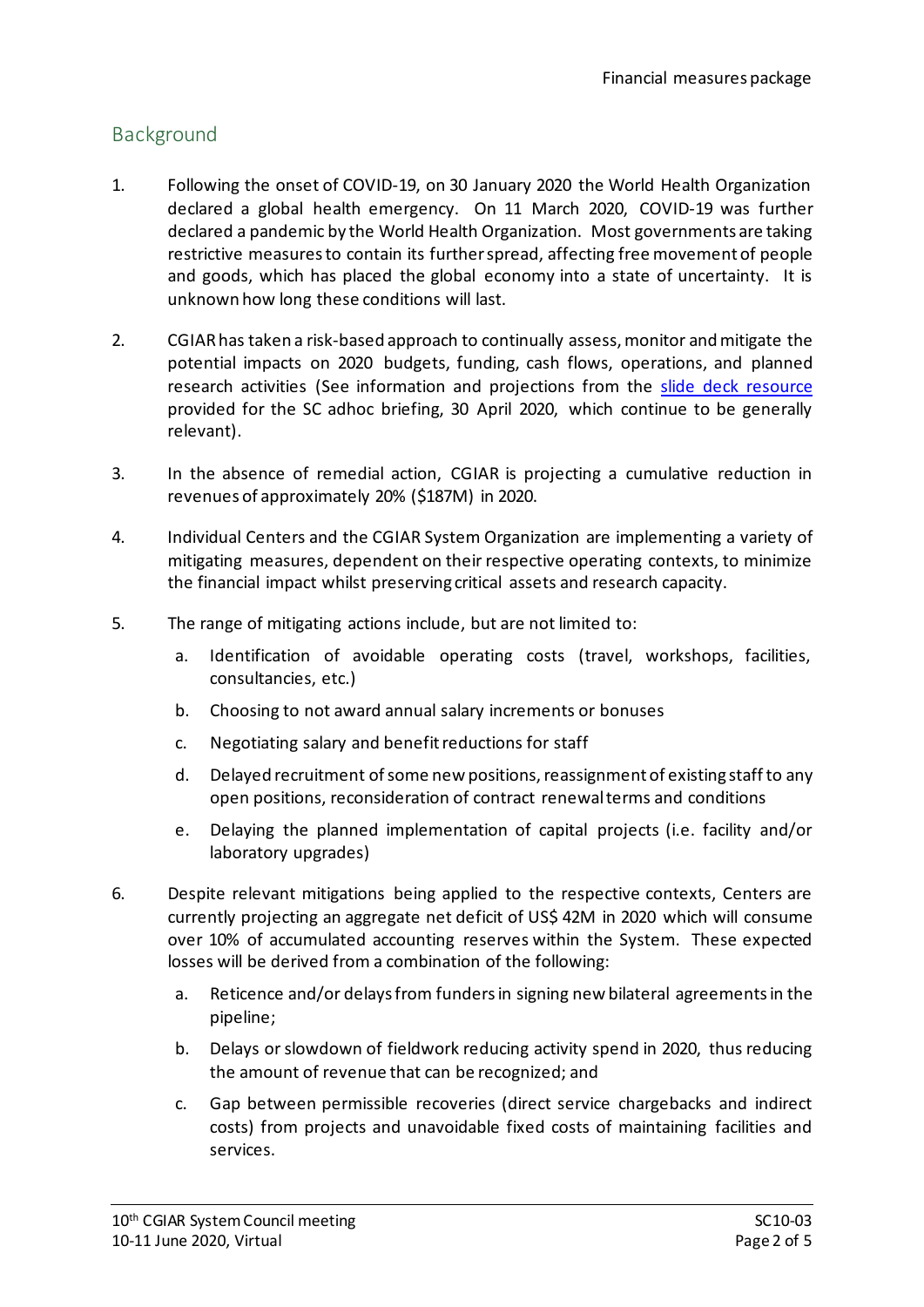- 7. Individual Centers have varying levels of reserves and thus varying resilience to absorb financial losses. Appendix 1 summarizes Net Assets and reserves across the System as at 31 December 2018.
- 8. The current pooled funding financing modality requires Centers to take the risk of prefinancing W1/W2 activities with funding coming from Funders throughout the year, but mostly in the final quarter. As at 26 May 2020, only 19% of projected 2020 W1/W2 funds have been received. In the face of significant losses due to COVID-19, Centers have less flexibility to pre-finance than in prior years.
- 9. At the date of issue of this paper (27 May 2020), the then current projections for pooled fundraising in 2020 (recognizing that the situation is very dynamic, and an update will be provided on the day of the SC10 discussion) indicate an expected increase in W2 funding of \$0.9M (1%) and a decrease in expected W1 funding of \$13.8M (15%). The projected shortfall in W1 is due to expected funder currency forex degradation against the USD and shifts in funder W2 allocations amongst programs, thus causing a larger than expected draw from W1 according to the partial de-linking guidelines. The aggregate projected W1/W2 of \$182.8M is comparable to the current (COVID-19 adjusted) projected spend within the research portfolio of US \$ 179M.



### Proposed Measures

#### **10. Measure 1: Continue current planned contributions and bringing them forward where possible**

- a. Funders to maintain planned and indicated W1/W2 investments in CGIAR Research Portfolio for 2020 and 2021 to ensure stability and confidence;
- b. Request to Funders to provide 2020 and 2021 planned cash contributions at earliest date possible to optimize liquidity within the system (see paragraph 8 above); and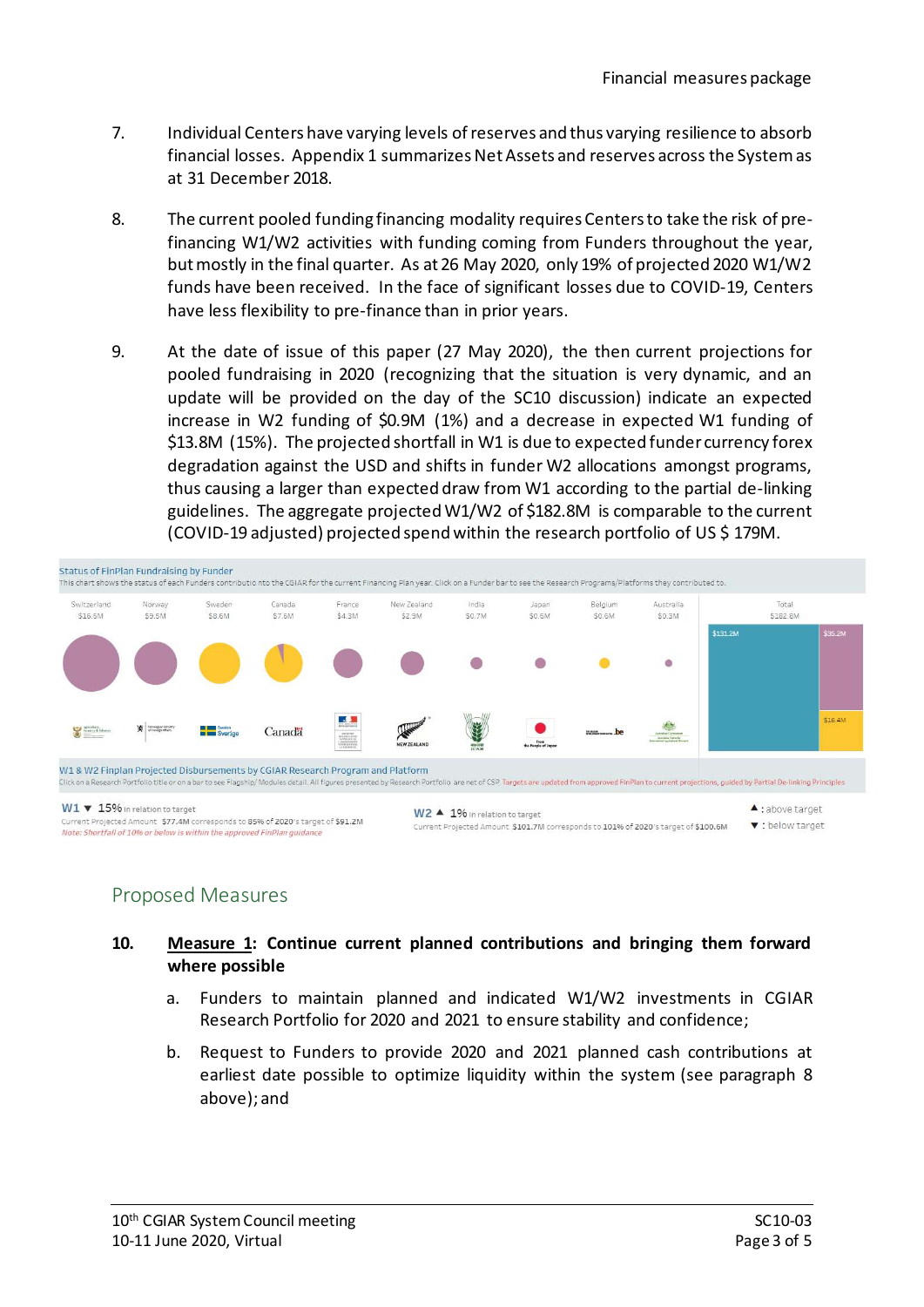c. Adjust partial de-linking rules to ensure Funder interests met<sup>[1](#page-3-0)</sup>.

#### **11. Measure 2: Make additional investments in Pivot towards COVID-19:**

As set out in the accompanying COVID-19 research paper, there is an immediate opportunity to strengthen the coordination and implementation of CGIAR's response through a COVID-19 Hub. Such an arrangement would also facilitate the programming of additional potential COVID-19 related funding for near and medium-term actions.

a. Invest additional funds in newly established COVID-19 Hub within existing "improving human health" flagship in A4NH (IFPRI lead with co-leads ILRI and London School of Hygiene and Tropical Medicine).

#### **12. Measure 3: Provide special support to address one-off falls in Center revenues**

This is the potentially most financially significant set of measures. As set out above, Centers face a one-off income drop if their program/project funding drops because of lockdowns. The measures proposed below are calibrated to address that impact.

- a. For W3 and Bilateral agreements, in principle agreement on one or more of 3 options:
	- i. full-cost, 6 months extensions of all existing agreements;
	- ii. temporary increase (for 2020) in level of Indirect Cost Recovery (ICR) of 15% (For example, if the originally planned or negotiated indirect cost rate to be applied for a given project for 2020 was 15%, this would allow for a temporary increase in 2020 to 17.25% - thus an increase of 15%); and
	- iii. reorientation of project level outputs, deliverables and targets.
- b. For W1/2 funded activities, agreement for a temporary increase (for 2020) of indirect Cost Rates (ICR) by 15%.

<span id="page-3-0"></span>A footnote to paragraph 6 of the W1/2 Partial de-linking principles to expand current funding rules will be added to exempt from partial de-linking treatment any additional W2 contributions for which the funder has expressly communicated that their desired outcome is to reduce the amount of W1 otherwise allocated to the Programor Platform.